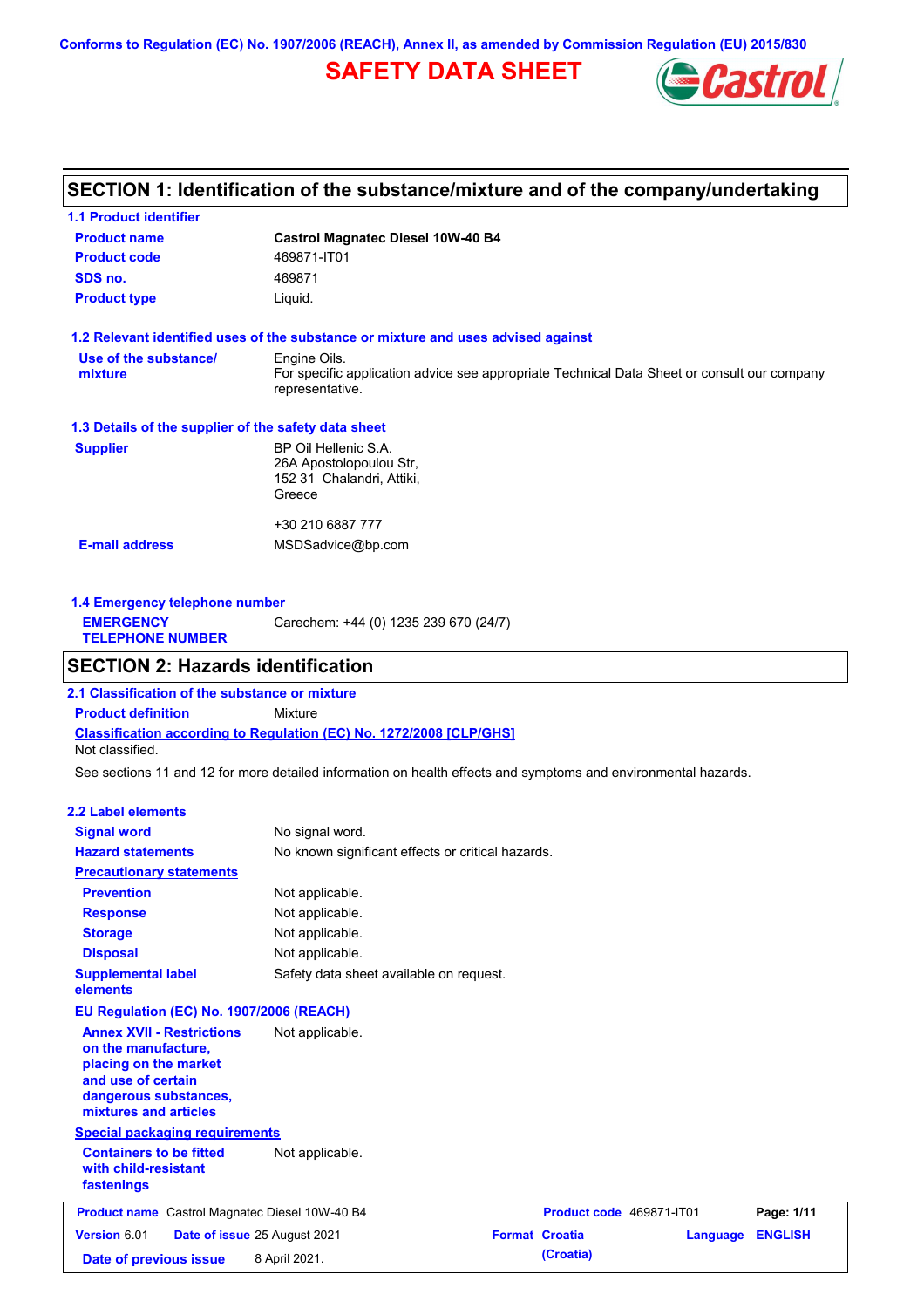## **SECTION 2: Hazards identification**

| <b>Tactile warning of danger</b>                                                                                         | Not applicable.                                                                                                                                                                                                                                                                                                                                                        |
|--------------------------------------------------------------------------------------------------------------------------|------------------------------------------------------------------------------------------------------------------------------------------------------------------------------------------------------------------------------------------------------------------------------------------------------------------------------------------------------------------------|
| 2.3 Other hazards                                                                                                        |                                                                                                                                                                                                                                                                                                                                                                        |
| <b>Results of PBT and vPvB</b><br>assessment                                                                             | Product does not meet the criteria for PBT or vPvB according to Regulation (EC) No. 1907/2006.<br>Annex XIII.                                                                                                                                                                                                                                                          |
| <b>Product meets the criteria</b><br>for PBT or vPvB according<br>to Regulation (EC) No.<br><b>1907/2006, Annex XIII</b> | This mixture does not contain any substances that are assessed to be a PBT or a vPvB.                                                                                                                                                                                                                                                                                  |
| Other hazards which do<br>not result in classification                                                                   | Defatting to the skin.<br>USED ENGINE OILS<br>Used engine oil may contain hazardous components which have the potential to cause skin<br>cancer.<br>See Toxicological Information, section 11 of this Safety Data Sheet.<br>Experimental data on one or more of the components has been used to determine all or part of<br>the hazard classification of this product. |

## **SECTION 3: Composition/information on ingredients**

Mixture

### **3.2 Mixtures**

### **Product definition**

Highly refined base oil (IP 346 DMSO extract < 3%). Proprietary performance additives.

| <b>Product/ingredient</b><br>name                                                                                                                                     | <b>Identifiers</b>                                                                   | %   | <b>Regulation (EC) No.</b><br>1272/2008 [CLP]                             | <b>Type</b> |
|-----------------------------------------------------------------------------------------------------------------------------------------------------------------------|--------------------------------------------------------------------------------------|-----|---------------------------------------------------------------------------|-------------|
| Distillates (petroleum), hydrotreated<br>heavy paraffinic                                                                                                             | REACH #: 01-2119484627-25<br>EC: 265-157-1<br>CAS: 64742-54-7<br>Index: 649-467-00-8 | -≤5 | Asp. Tox. 1, H304                                                         | [1] [2]     |
| Phosphorodithioic acid, mixed O,O-bis<br>(1,3-dimethylbutyl and iso-Pr) esters,<br>zinc salts<br>See Section 16 for the full text of the H statements declared above. | REACH #: 01-2119493626-26<br>EC: 283-392-8<br>CAS: 84605-29-8                        | ב≥  | <b>Skin Irrit. 2. H315</b><br>Eye Dam. 1, H318<br>Aquatic Chronic 2, H411 | $[1]$       |

Type

[1] Substance classified with a health or environmental hazard

[2] Substance with a workplace exposure limit

[3] Substance meets the criteria for PBT according to Regulation (EC) No. 1907/2006, Annex XIII

[4] Substance meets the criteria for vPvB according to Regulation (EC) No. 1907/2006, Annex XIII

[5] Substance of equivalent concern

[6] Additional disclosure due to company policy

Occupational exposure limits, if available, are listed in Section 8.

### **SECTION 4: First aid measures**

### **4.1 Description of first aid measures**

| <b>Eye contact</b>                | In case of contact, immediately flush eyes with plenty of water for at least 15 minutes. Eyelids<br>should be held away from the eyeball to ensure thorough rinsing. Check for and remove any<br>contact lenses. Get medical attention.             |
|-----------------------------------|-----------------------------------------------------------------------------------------------------------------------------------------------------------------------------------------------------------------------------------------------------|
| <b>Skin contact</b>               | Wash skin thoroughly with soap and water or use recognised skin cleanser. Remove<br>contaminated clothing and shoes. Wash clothing before reuse. Clean shoes thoroughly before<br>reuse. Get medical attention if irritation develops.              |
| <b>Inhalation</b>                 | If inhaled, remove to fresh air. In case of inhalation of decomposition products in a fire,<br>symptoms may be delayed. The exposed person may need to be kept under medical<br>surveillance for 48 hours. Get medical attention if symptoms occur. |
| <b>Ingestion</b>                  | Do not induce vomiting unless directed to do so by medical personnel. Get medical attention if<br>symptoms occur.                                                                                                                                   |
| <b>Protection of first-aiders</b> | No action shall be taken involving any personal risk or without suitable training. It may be<br>dangerous to the person providing aid to give mouth-to-mouth resuscitation.                                                                         |

### **4.2 Most important symptoms and effects, both acute and delayed**

See Section 11 for more detailed information on health effects and symptoms.

### **Potential acute health effects**

|                        | <b>Product name</b> Castrol Magnatec Diesel 10W-40 B4 | <b>Product code</b> 469871-IT01 |                  | Page: 2/11 |
|------------------------|-------------------------------------------------------|---------------------------------|------------------|------------|
| <b>Version 6.01</b>    | <b>Date of issue 25 August 2021</b>                   | <b>Format Croatia</b>           | Language ENGLISH |            |
| Date of previous issue | 8 April 2021.                                         | (Croatia)                       |                  |            |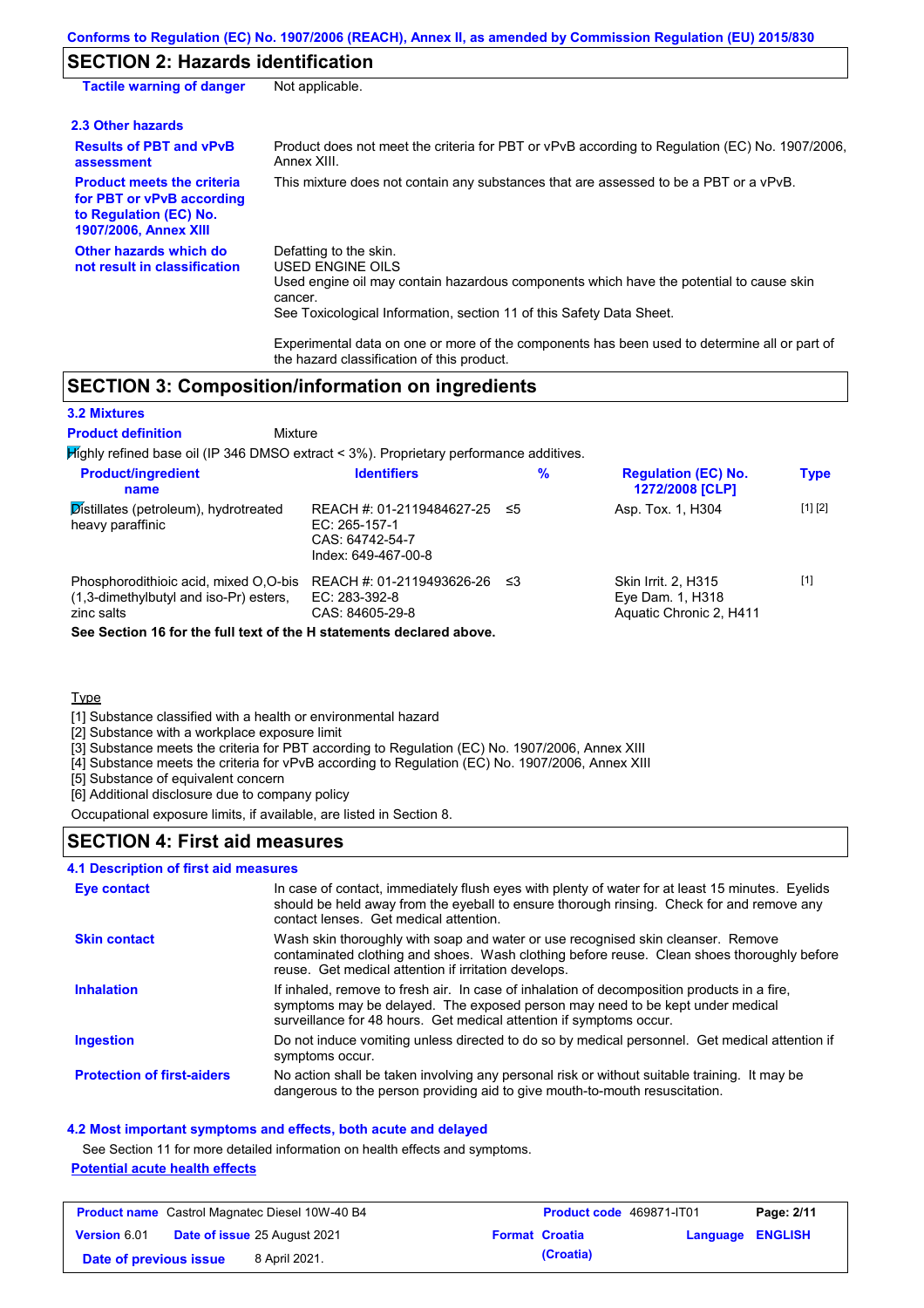# **SECTION 4: First aid measures**

| <b>Inhalation</b>   | Exposure to decomposition products may cause a health hazard. Serious effects may be<br>delayed following exposure. |
|---------------------|---------------------------------------------------------------------------------------------------------------------|
| <b>Ingestion</b>    | No known significant effects or critical hazards.                                                                   |
| <b>Skin contact</b> | Defatting to the skin. May cause skin dryness and irritation.                                                       |
| Eye contact         | Not classified as an eye irritant. Based on data available for this or related materials.                           |
|                     | Delayed and immediate effects as well as chronic effects from short and long-term exposure                          |
| <b>Inhalation</b>   | Overexposure to the inhalation of airborne droplets or aerosols may cause irritation of the<br>respiratory tract.   |
| <b>Ingestion</b>    | Ingestion of large quantities may cause nausea and diarrhoea.                                                       |
| <b>Skin contact</b> | Prolonged or repeated contact can defat the skin and lead to irritation and/or dermatitis.                          |
| <b>Eye contact</b>  | Potential risk of transient stinging or redness if accidental eye contact occurs.                                   |
|                     |                                                                                                                     |

### **4.3 Indication of any immediate medical attention and special treatment needed**

| <b>Notes to physician</b> | Treatment should in general be symptomatic and directed to relieving any effects.   |
|---------------------------|-------------------------------------------------------------------------------------|
|                           | In case of inhalation of decomposition products in a fire, symptoms may be delayed. |
|                           | The exposed person may need to be kept under medical surveillance for 48 hours.     |

# **SECTION 5: Firefighting measures**

| 5.1 Extinguishing media                                                                                                                                                                          |                                                                                                                                                                                                                                                                                                                                                                   |  |  |  |
|--------------------------------------------------------------------------------------------------------------------------------------------------------------------------------------------------|-------------------------------------------------------------------------------------------------------------------------------------------------------------------------------------------------------------------------------------------------------------------------------------------------------------------------------------------------------------------|--|--|--|
| <b>Suitable extinguishing</b><br>media                                                                                                                                                           | In case of fire, use foam, dry chemical or carbon dioxide extinguisher or spray.                                                                                                                                                                                                                                                                                  |  |  |  |
| <b>Unsuitable extinguishing</b><br>media                                                                                                                                                         | Do not use water jet. The use of a water jet may cause the fire to spread by splashing the<br>burning product.                                                                                                                                                                                                                                                    |  |  |  |
| 5.2 Special hazards arising from the substance or mixture                                                                                                                                        |                                                                                                                                                                                                                                                                                                                                                                   |  |  |  |
| <b>Hazards from the</b><br>substance or mixture                                                                                                                                                  | In a fire or if heated, a pressure increase will occur and the container may burst.                                                                                                                                                                                                                                                                               |  |  |  |
| Combustion products may include the following:<br><b>Hazardous combustion</b><br>carbon oxides $(CO, CO2)$ (carbon monoxide, carbon dioxide)<br>products<br>nitrogen oxides ( $NO$ , $NO2$ etc.) |                                                                                                                                                                                                                                                                                                                                                                   |  |  |  |
| 5.3 Advice for firefighters                                                                                                                                                                      |                                                                                                                                                                                                                                                                                                                                                                   |  |  |  |
| <b>Special precautions for</b><br>fire-fighters                                                                                                                                                  | No action shall be taken involving any personal risk or without suitable training. Promptly<br>isolate the scene by removing all persons from the vicinity of the incident if there is a fire.                                                                                                                                                                    |  |  |  |
| <b>Special protective</b><br>equipment for fire-fighters                                                                                                                                         | Fire-fighters should wear appropriate protective equipment and self-contained breathing<br>apparatus (SCBA) with a full face-piece operated in positive pressure mode. Clothing for fire-<br>fighters (including helmets, protective boots and gloves) conforming to European standard EN<br>469 will provide a basic level of protection for chemical incidents. |  |  |  |

## **SECTION 6: Accidental release measures**

| 6.1 Personal precautions, protective equipment and emergency procedures |                                                                                                                                                                                                                             |                                                                                                                                                                                                                                                                                                                                                                                                |                            |  |  |
|-------------------------------------------------------------------------|-----------------------------------------------------------------------------------------------------------------------------------------------------------------------------------------------------------------------------|------------------------------------------------------------------------------------------------------------------------------------------------------------------------------------------------------------------------------------------------------------------------------------------------------------------------------------------------------------------------------------------------|----------------------------|--|--|
| For non-emergency<br>personnel                                          | appropriate personal protective equipment.                                                                                                                                                                                  | No action shall be taken involving any personal risk or without suitable training. Evacuate<br>surrounding areas. Keep unnecessary and unprotected personnel from entering. Do not touch<br>or walk through spilt material. Floors may be slippery; use care to avoid falling. Put on                                                                                                          |                            |  |  |
| For emergency responders                                                |                                                                                                                                                                                                                             | Entry into a confined space or poorly ventilated area contaminated with vapour, mist or fume is<br>extremely hazardous without the correct respiratory protective equipment and a safe system of<br>work. Wear self-contained breathing apparatus. Wear a suitable chemical protective suit.<br>Chemical resistant boots. See also the information in "For non-emergency personnel".           |                            |  |  |
| <b>6.2 Environmental</b><br>precautions                                 | Avoid dispersal of spilt material and runoff and contact with soil, waterways, drains and sewers.<br>Inform the relevant authorities if the product has caused environmental pollution (sewers,<br>waterways, soil or air). |                                                                                                                                                                                                                                                                                                                                                                                                |                            |  |  |
| 6.3 Methods and material for containment and cleaning up                |                                                                                                                                                                                                                             |                                                                                                                                                                                                                                                                                                                                                                                                |                            |  |  |
| <b>Small spill</b>                                                      | contractor.                                                                                                                                                                                                                 | Stop leak if without risk. Move containers from spill area. Absorb with an inert material and<br>place in an appropriate waste disposal container. Dispose of via a licensed waste disposal                                                                                                                                                                                                    |                            |  |  |
| Large spill                                                             |                                                                                                                                                                                                                             | Stop leak if without risk. Move containers from spill area. Prevent entry into sewers, water<br>courses, basements or confined areas. Contain and collect spillage with non-combustible,<br>absorbent material e.g. sand, earth, vermiculite or diatomaceous earth and place in container<br>for disposal according to local regulations. Dispose of via a licensed waste disposal contractor. |                            |  |  |
| <b>Product name</b> Castrol Magnatec Diesel 10W-40 B4                   |                                                                                                                                                                                                                             | Product code 469871-IT01                                                                                                                                                                                                                                                                                                                                                                       | Page: 3/11                 |  |  |
| <b>Version 6.01</b>                                                     | Date of issue 25 August 2021                                                                                                                                                                                                | <b>Format Croatia</b>                                                                                                                                                                                                                                                                                                                                                                          | <b>ENGLISH</b><br>Language |  |  |
| 8 April 2021.<br>Date of previous issue                                 |                                                                                                                                                                                                                             | (Croatia)                                                                                                                                                                                                                                                                                                                                                                                      |                            |  |  |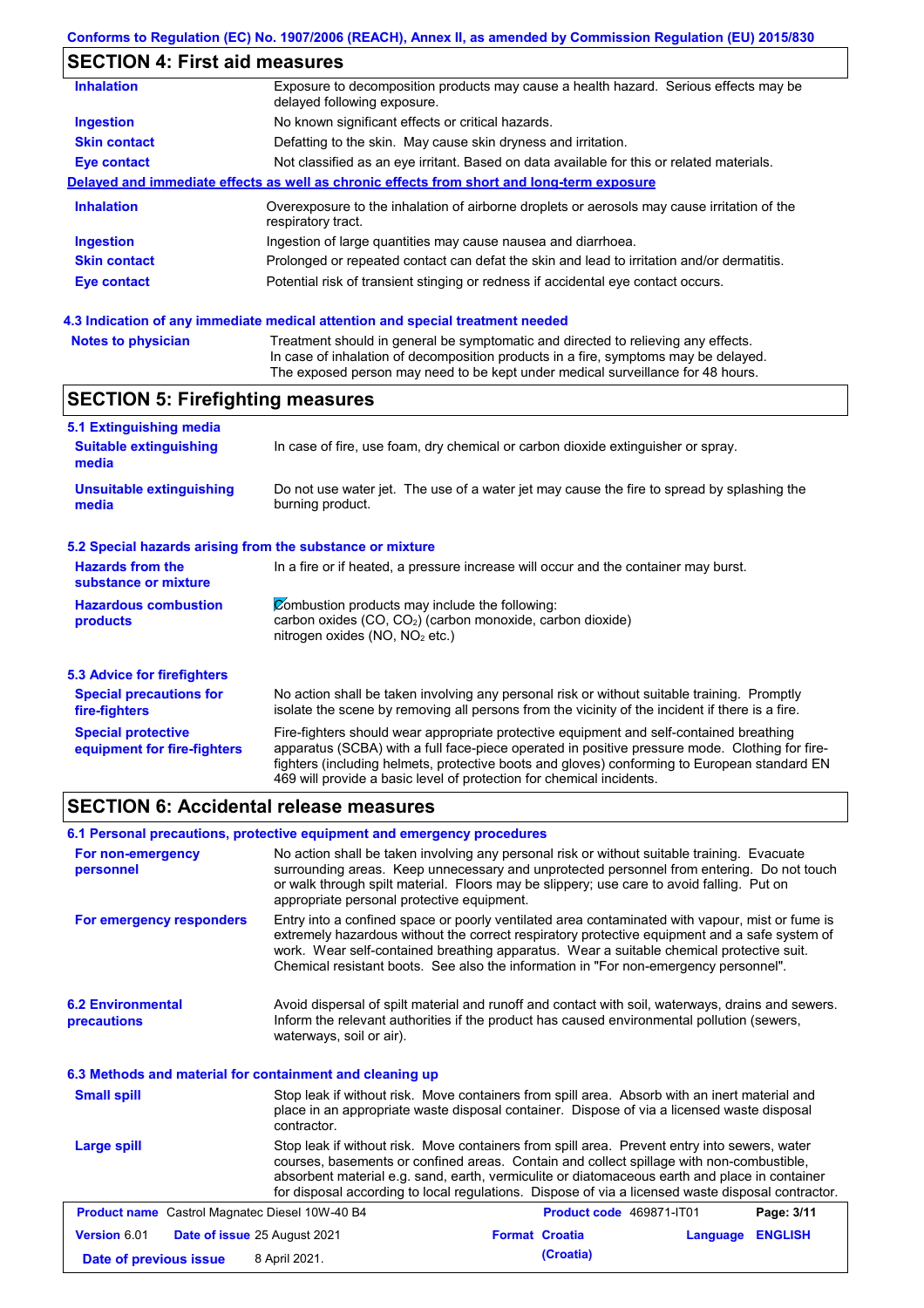## **SECTION 6: Accidental release measures**

| 6.4 Reference to other<br>See Section 1 for emergency contact information.<br>See Section 5 for firefighting measures.<br><b>sections</b><br>See Section 8 for information on appropriate personal protective equipment.<br>See Section 12 for environmental precautions.<br>See Section 13 for additional waste treatment information. |  |  |
|-----------------------------------------------------------------------------------------------------------------------------------------------------------------------------------------------------------------------------------------------------------------------------------------------------------------------------------------|--|--|
|-----------------------------------------------------------------------------------------------------------------------------------------------------------------------------------------------------------------------------------------------------------------------------------------------------------------------------------------|--|--|

## **SECTION 7: Handling and storage**

#### **7.1 Precautions for safe handling**

| <b>Protective measures</b><br><b>Advice on general</b><br>occupational hygiene       | Put on appropriate personal protective equipment.<br>Eating, drinking and smoking should be prohibited in areas where this material is handled,<br>stored and processed. Wash thoroughly after handling. Remove contaminated clothing and<br>protective equipment before entering eating areas. See also Section 8 for additional<br>information on hygiene measures.                                                                                                                    |
|--------------------------------------------------------------------------------------|------------------------------------------------------------------------------------------------------------------------------------------------------------------------------------------------------------------------------------------------------------------------------------------------------------------------------------------------------------------------------------------------------------------------------------------------------------------------------------------|
| <b>7.2 Conditions for safe</b><br>storage, including any<br><i>incompatibilities</i> | Store in accordance with local requiations. Store in a dry, cool and well-ventilated area, away<br>from incompatible materials (see Section 10). Keep away from heat and direct sunlight. Keep<br>container tightly closed and sealed until ready for use. Containers that have been opened must<br>be carefully resealed and kept upright to prevent leakage. Store and use only in equipment/<br>containers designed for use with this product. Do not store in unlabelled containers. |
| <b>Not suitable</b>                                                                  | Prolonged exposure to elevated temperature                                                                                                                                                                                                                                                                                                                                                                                                                                               |
| 7.3 Specific end use(s)                                                              |                                                                                                                                                                                                                                                                                                                                                                                                                                                                                          |

**Recommendations**

See section 1.2 and Exposure scenarios in annex, if applicable.

## **SECTION 8: Exposure controls/personal protection**

### **8.1 Control parameters**

#### **Occupational exposure limits** No exposure limit value known.

Whilst specific OELs for certain components may be shown in this section, other components may be present in any mist, vapour or dust produced. Therefore, the specific OELs may not be applicable to the product as a whole and are provided for guidance only.

**Recommended monitoring procedures**

If this product contains ingredients with exposure limits, personal, workplace atmosphere or biological monitoring may be required to determine the effectiveness of the ventilation or other control measures and/or the necessity to use respiratory protective equipment. Reference should be made to monitoring standards, such as the following: European Standard EN 689 (Workplace atmospheres - Guidance for the assessment of exposure by inhalation to chemical agents for comparison with limit values and measurement strategy) European Standard EN 14042 (Workplace atmospheres - Guide for the application and use of procedures for the assessment of exposure to chemical and biological agents) European Standard EN 482 (Workplace atmospheres - General requirements for the performance of procedures for the measurement of chemical agents) Reference to national guidance documents for methods for the determination of hazardous substances will also be required.

### **Derived No Effect Level**

No DNELs/DMELs available.

### **Predicted No Effect Concentration**

No PNECs available

### **8.2 Exposure controls**

| <b>Appropriate engineering</b><br><b>controls</b>     | Provide exhaust ventilation or other engineering controls to keep the relevant airborne<br>concentrations below their respective occupational exposure limits.<br>All activities involving chemicals should be assessed for their risks to health, to ensure<br>exposures are adequately controlled. Personal protective equipment should only be considered<br>after other forms of control measures (e.g. engineering controls) have been suitably evaluated.<br>Personal protective equipment should conform to appropriate standards, be suitable for use, be<br>kept in good condition and properly maintained.<br>Your supplier of personal protective equipment should be consulted for advice on selection and<br>appropriate standards. For further information contact your national organisation for standards.<br>The final choice of protective equipment will depend upon a risk assessment. It is important to<br>ensure that all items of personal protective equipment are compatible. |                                 |              |
|-------------------------------------------------------|---------------------------------------------------------------------------------------------------------------------------------------------------------------------------------------------------------------------------------------------------------------------------------------------------------------------------------------------------------------------------------------------------------------------------------------------------------------------------------------------------------------------------------------------------------------------------------------------------------------------------------------------------------------------------------------------------------------------------------------------------------------------------------------------------------------------------------------------------------------------------------------------------------------------------------------------------------------------------------------------------------|---------------------------------|--------------|
| <b>Individual protection measures</b>                 |                                                                                                                                                                                                                                                                                                                                                                                                                                                                                                                                                                                                                                                                                                                                                                                                                                                                                                                                                                                                         |                                 |              |
| <b>Hygiene measures</b>                               | Wash hands, forearms and face thoroughly after handling chemical products, before eating,<br>smoking and using the lavatory and at the end of the working period. Ensure that eyewash<br>stations and safety showers are close to the workstation location.                                                                                                                                                                                                                                                                                                                                                                                                                                                                                                                                                                                                                                                                                                                                             |                                 |              |
| <b>Product name</b> Castrol Magnatec Diesel 10W-40 B4 |                                                                                                                                                                                                                                                                                                                                                                                                                                                                                                                                                                                                                                                                                                                                                                                                                                                                                                                                                                                                         | <b>Product code</b> 469871-JT01 | Page: $4/11$ |

|                        | <b>Product name</b> Castrol Magnatec Diesel 10W-40 B4 | Product code 469871-IT01 |                         | Page: 4/11 |
|------------------------|-------------------------------------------------------|--------------------------|-------------------------|------------|
| <b>Version 6.01</b>    | <b>Date of issue 25 August 2021</b>                   | <b>Format Croatia</b>    | <b>Language ENGLISH</b> |            |
| Date of previous issue | 8 April 2021.                                         | (Croatia)                |                         |            |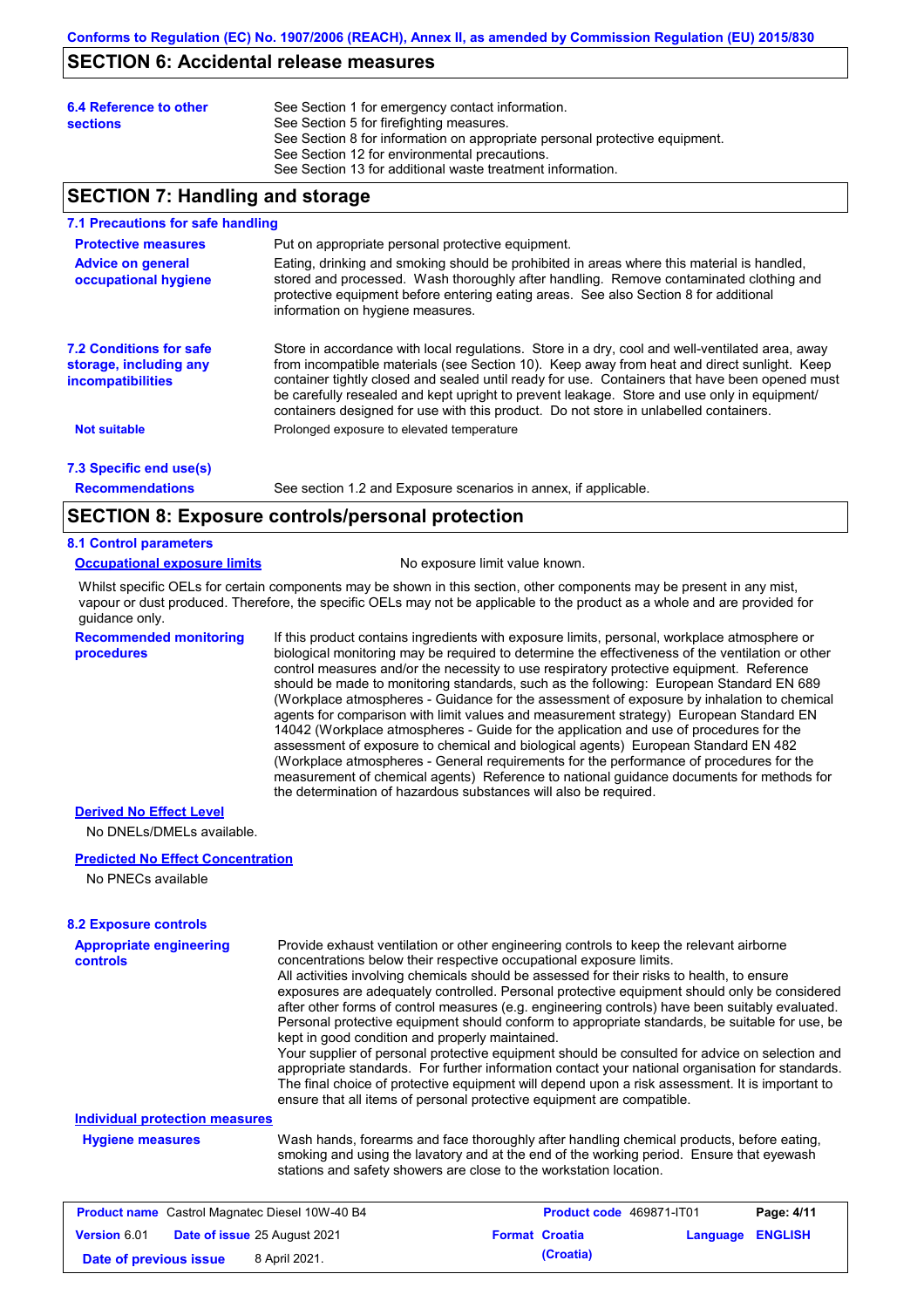# **SECTION 8: Exposure controls/personal protection**

| <b>Respiratory protection</b> | In case of insufficient ventilation, wear suitable respiratory equipment.<br>The correct choice of respiratory protection depends upon the chemicals being handled, the<br>conditions of work and use, and the condition of the respiratory equipment. Safety procedures<br>should be developed for each intended application. Respiratory protection equipment should<br>therefore be chosen in consultation with the supplier/manufacturer and with a full assessment<br>of the working conditions.                                                                                                                                             |
|-------------------------------|---------------------------------------------------------------------------------------------------------------------------------------------------------------------------------------------------------------------------------------------------------------------------------------------------------------------------------------------------------------------------------------------------------------------------------------------------------------------------------------------------------------------------------------------------------------------------------------------------------------------------------------------------|
| <b>Eye/face protection</b>    | Safety glasses with side shields.                                                                                                                                                                                                                                                                                                                                                                                                                                                                                                                                                                                                                 |
| <b>Skin protection</b>        |                                                                                                                                                                                                                                                                                                                                                                                                                                                                                                                                                                                                                                                   |
| <b>Hand protection</b>        | <b>General Information:</b>                                                                                                                                                                                                                                                                                                                                                                                                                                                                                                                                                                                                                       |
|                               | Because specific work environments and material handling practices vary, safety procedures<br>should be developed for each intended application. The correct choice of protective gloves<br>depends upon the chemicals being handled, and the conditions of work and use. Most gloves<br>provide protection for only a limited time before they must be discarded and replaced (even the<br>best chemically resistant gloves will break down after repeated chemical exposures).                                                                                                                                                                  |
|                               | Gloves should be chosen in consultation with the supplier / manufacturer and taking account of<br>a full assessment of the working conditions.                                                                                                                                                                                                                                                                                                                                                                                                                                                                                                    |
|                               | Recommended: Nitrile gloves.<br><b>Breakthrough time:</b>                                                                                                                                                                                                                                                                                                                                                                                                                                                                                                                                                                                         |
|                               | Breakthrough time data are generated by glove manufacturers under laboratory test conditions<br>and represent how long a glove can be expected to provide effective permeation resistance. It<br>is important when following breakthrough time recommendations that actual workplace<br>conditions are taken into account. Always consult with your glove supplier for up-to-date<br>technical information on breakthrough times for the recommended glove type.<br>Our recommendations on the selection of gloves are as follows:                                                                                                                |
|                               | Continuous contact:                                                                                                                                                                                                                                                                                                                                                                                                                                                                                                                                                                                                                               |
|                               | Gloves with a minimum breakthrough time of 240 minutes, or >480 minutes if suitable gloves<br>can be obtained.<br>If suitable gloves are not available to offer that level of protection, gloves with shorter<br>breakthrough times may be acceptable as long as appropriate glove maintenance and                                                                                                                                                                                                                                                                                                                                                |
|                               | replacement regimes are determined and adhered to.<br>Short-term / splash protection:                                                                                                                                                                                                                                                                                                                                                                                                                                                                                                                                                             |
|                               |                                                                                                                                                                                                                                                                                                                                                                                                                                                                                                                                                                                                                                                   |
|                               | Recommended breakthrough times as above.<br>It is recognised that for short-term, transient exposures, gloves with shorter breakthrough times<br>may commonly be used. Therefore, appropriate maintenance and replacement regimes must<br>be determined and rigorously followed.                                                                                                                                                                                                                                                                                                                                                                  |
|                               | <b>Glove Thickness:</b>                                                                                                                                                                                                                                                                                                                                                                                                                                                                                                                                                                                                                           |
|                               | For general applications, we recommend gloves with a thickness typically greater than 0.35 mm.                                                                                                                                                                                                                                                                                                                                                                                                                                                                                                                                                    |
|                               | It should be emphasised that glove thickness is not necessarily a good predictor of glove<br>resistance to a specific chemical, as the permeation efficiency of the glove will be dependent<br>on the exact composition of the glove material. Therefore, glove selection should also be based<br>on consideration of the task requirements and knowledge of breakthrough times.<br>Glove thickness may also vary depending on the glove manufacturer, the glove type and the<br>glove model. Therefore, the manufacturers' technical data should always be taken into account<br>to ensure selection of the most appropriate glove for the task. |
|                               | Note: Depending on the activity being conducted, gloves of varying thickness may be required<br>for specific tasks. For example:                                                                                                                                                                                                                                                                                                                                                                                                                                                                                                                  |
|                               | • Thinner gloves (down to 0.1 mm or less) may be required where a high degree of manual<br>dexterity is needed. However, these gloves are only likely to give short duration protection and<br>would normally be just for single use applications, then disposed of.                                                                                                                                                                                                                                                                                                                                                                              |
|                               | • Thicker gloves (up to 3 mm or more) may be required where there is a mechanical (as well<br>as a chemical) risk i.e. where there is abrasion or puncture potential.                                                                                                                                                                                                                                                                                                                                                                                                                                                                             |

|                        | <b>Product name</b> Castrol Magnatec Diesel 10W-40 B4 |                       | <b>Product code</b> 469871-IT01 |                  | Page: 5/11 |
|------------------------|-------------------------------------------------------|-----------------------|---------------------------------|------------------|------------|
| <b>Version 6.01</b>    | <b>Date of issue 25 August 2021</b>                   | <b>Format Croatia</b> |                                 | Language ENGLISH |            |
| Date of previous issue | 8 April 2021.                                         |                       | (Croatia)                       |                  |            |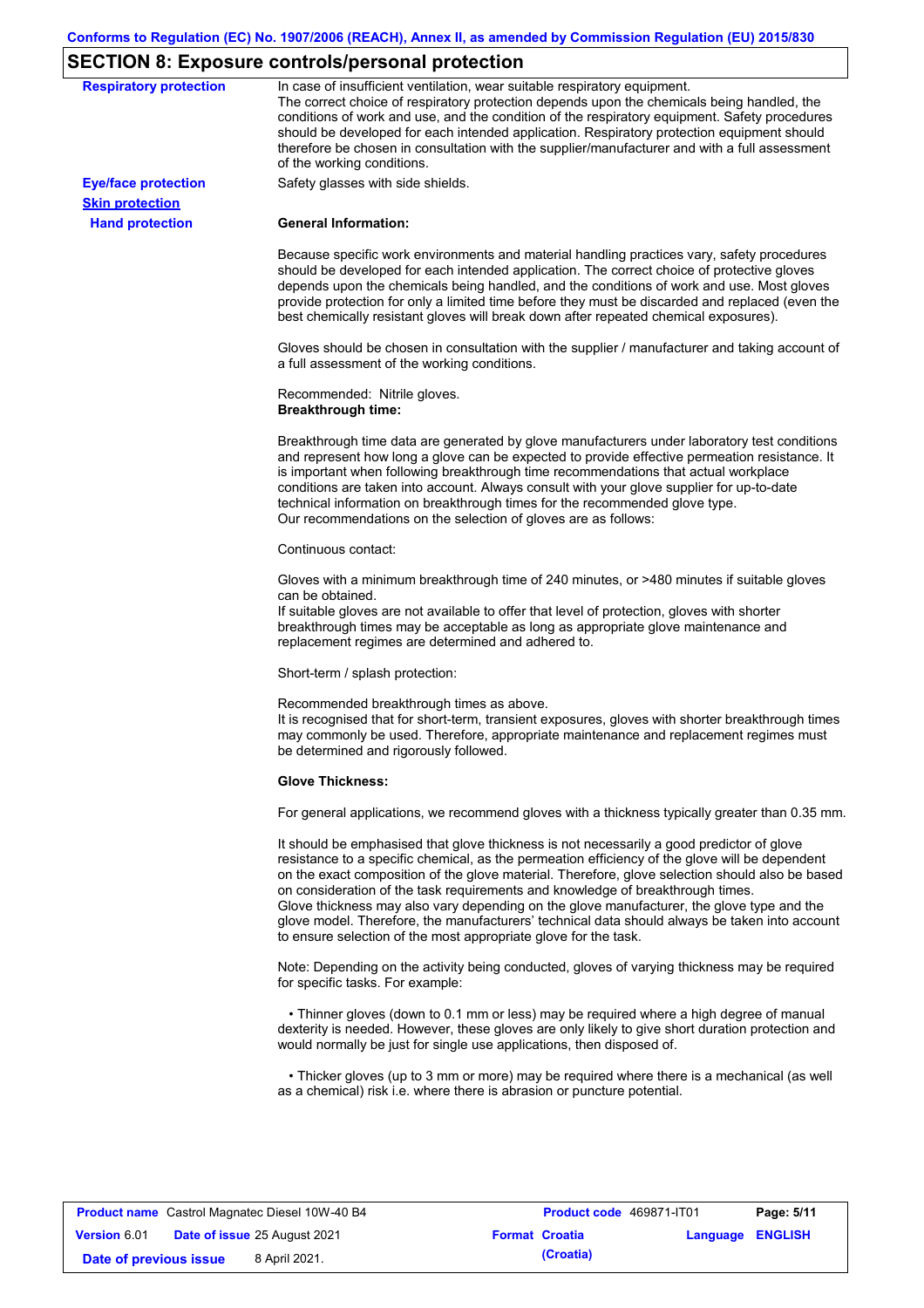# **SECTION 8: Exposure controls/personal protection**

| <b>Skin and body</b>                      | Use of protective clothing is good industrial practice.<br>Personal protective equipment for the body should be selected based on the task being<br>performed and the risks involved and should be approved by a specialist before handling this<br>product.<br>Cotton or polyester/cotton overalls will only provide protection against light superficial<br>contamination that will not soak through to the skin. Overalls should be laundered on a regular<br>basis. When the risk of skin exposure is high (e.g. when cleaning up spillages or if there is a<br>risk of splashing) then chemical resistant aprons and/or impervious chemical suits and boots<br>will be required. |
|-------------------------------------------|---------------------------------------------------------------------------------------------------------------------------------------------------------------------------------------------------------------------------------------------------------------------------------------------------------------------------------------------------------------------------------------------------------------------------------------------------------------------------------------------------------------------------------------------------------------------------------------------------------------------------------------------------------------------------------------|
| <b>Refer to standards:</b>                | Respiratory protection: EN 529<br>Gloves: EN 420, EN 374<br>Eye protection: EN 166<br>Filtering half-mask: EN 149<br>Filtering half-mask with valve: EN 405<br>Half-mask: EN 140 plus filter<br>Full-face mask: EN 136 plus filter<br>Particulate filters: EN 143<br>Gas/combined filters: EN 14387                                                                                                                                                                                                                                                                                                                                                                                   |
| <b>Environmental exposure</b><br>controls | Emissions from ventilation or work process equipment should be checked to ensure they<br>comply with the requirements of environmental protection legislation. In some cases, fume<br>scrubbers, filters or engineering modifications to the process equipment will be necessary to<br>reduce emissions to acceptable levels.                                                                                                                                                                                                                                                                                                                                                         |

## **SECTION 9: Physical and chemical properties**

## **9.1 Information on basic physical and chemical properties**

| <b>Appearance</b>                                      |                                                                                                                                              |
|--------------------------------------------------------|----------------------------------------------------------------------------------------------------------------------------------------------|
| <b>Physical state</b>                                  | Liquid.                                                                                                                                      |
| <b>Colour</b>                                          | Amber.                                                                                                                                       |
| <b>Odour</b>                                           | Not available.                                                                                                                               |
| <b>Odour threshold</b>                                 | Not available.                                                                                                                               |
| pH                                                     | Not applicable.                                                                                                                              |
| <b>Melting point/freezing point</b>                    | Not available                                                                                                                                |
| Initial boiling point and boiling<br>range             | Not available.                                                                                                                               |
| <b>Pour point</b>                                      | $-42$ °C                                                                                                                                     |
| <b>Flash point</b>                                     | Closed cup: 202°C (395.6°F) [Pensky-Martens.]<br>Open cup: 226°C (438.8°F) [Cleveland.]                                                      |
| <b>Evaporation rate</b>                                | Not available                                                                                                                                |
| <b>Flammability (solid, gas)</b>                       | Not available.                                                                                                                               |
| <b>Upper/lower flammability or</b><br>explosive limits | Not available.                                                                                                                               |
| <b>Vapour pressure</b>                                 | Not available.                                                                                                                               |
| <b>Vapour density</b>                                  | Not available.                                                                                                                               |
| <b>Relative density</b>                                | Not available.                                                                                                                               |
| <b>Density</b>                                         | <1000 kg/m <sup>3</sup> (<1 g/cm <sup>3</sup> ) at 20 <sup>°</sup> C                                                                         |
| <b>Solubility(ies)</b>                                 | insoluble in water.                                                                                                                          |
| <b>Partition coefficient: n-octanol/</b><br>water      | Not available.                                                                                                                               |
| <b>Auto-ignition temperature</b>                       | Not available.                                                                                                                               |
| <b>Decomposition temperature</b>                       | Not available.                                                                                                                               |
| <b>Viscosity</b>                                       | Kinematic: 101.1 mm <sup>2</sup> /s (101.1 cSt) at 40 $^{\circ}$ C<br>Kinematic: 13.8 to 16.2 mm <sup>2</sup> /s (13.8 to 16.2 cSt) at 100°C |
| <b>Explosive properties</b>                            | Not available.                                                                                                                               |
| <b>Oxidising properties</b>                            | Not available.                                                                                                                               |

## **9.2 Other information**

No additional information.

| <b>Product name</b> Castrol Magnatec Diesel 10W-40 B4 |  |                                     | <b>Product code</b> 469871-IT01 |                       | Page: 6/11              |  |
|-------------------------------------------------------|--|-------------------------------------|---------------------------------|-----------------------|-------------------------|--|
| <b>Version 6.01</b>                                   |  | <b>Date of issue 25 August 2021</b> |                                 | <b>Format Croatia</b> | <b>Language ENGLISH</b> |  |
| Date of previous issue                                |  | 8 April 2021.                       |                                 | (Croatia)             |                         |  |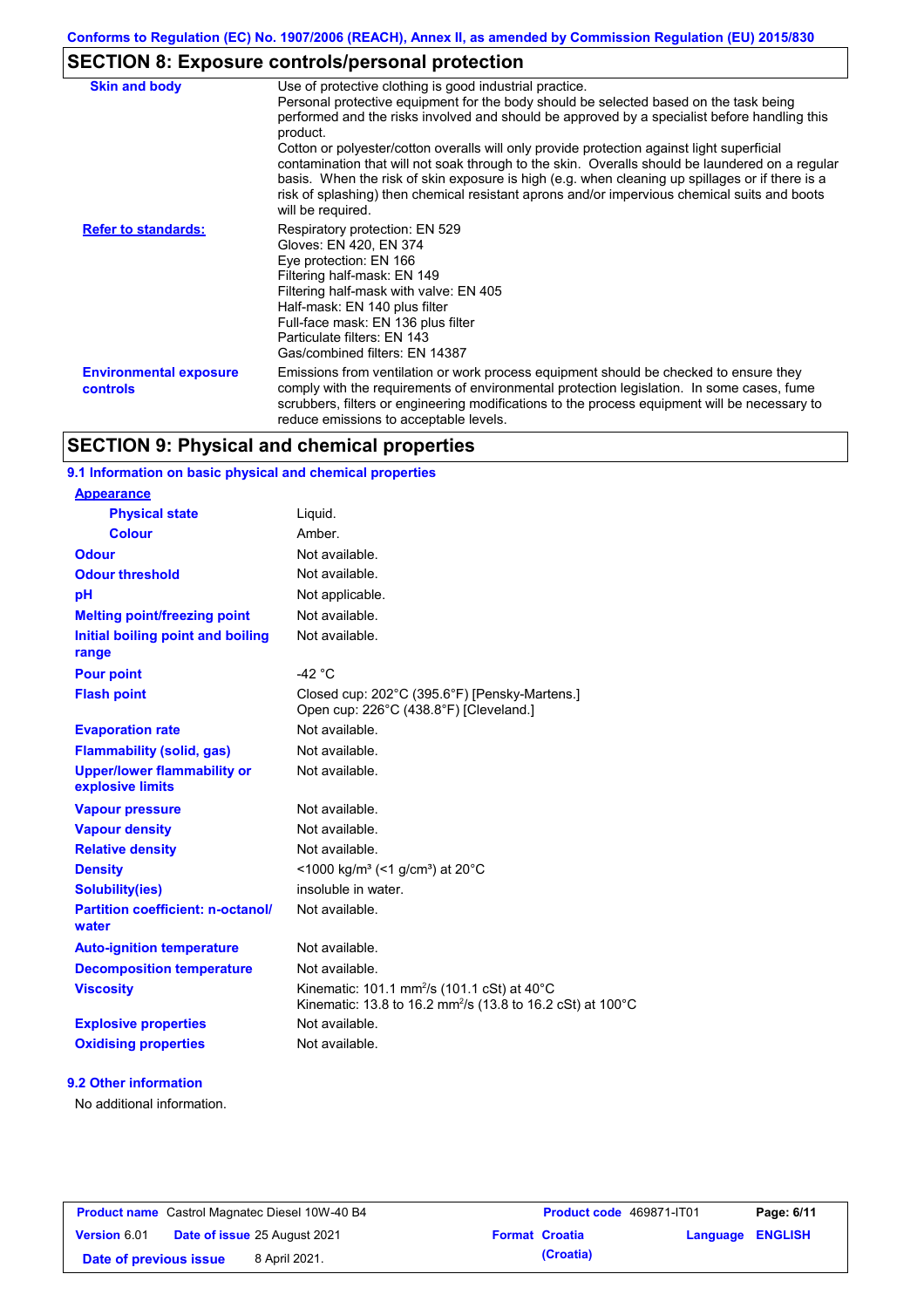| <b>SECTION 10: Stability and reactivity</b>       |                                                                                                                                                                         |  |  |
|---------------------------------------------------|-------------------------------------------------------------------------------------------------------------------------------------------------------------------------|--|--|
| <b>10.1 Reactivity</b>                            | No specific test data available for this product. Refer to Conditions to avoid and Incompatible<br>materials for additional information.                                |  |  |
| <b>10.2 Chemical stability</b>                    | The product is stable.                                                                                                                                                  |  |  |
| <b>10.3 Possibility of</b><br>hazardous reactions | Under normal conditions of storage and use, hazardous reactions will not occur.<br>Under normal conditions of storage and use, hazardous polymerisation will not occur. |  |  |
| <b>10.4 Conditions to avoid</b>                   | Avoid all possible sources of ignition (spark or flame).                                                                                                                |  |  |
| <b>10.5 Incompatible materials</b>                | Reactive or incompatible with the following materials: oxidising materials.                                                                                             |  |  |
| <b>10.6 Hazardous</b><br>decomposition products   | Under normal conditions of storage and use, hazardous decomposition products should not be<br>produced.                                                                 |  |  |

# **SECTION 11: Toxicological information**

| 11.1 Information on toxicological effects          |                                                                                                                                                                                                                                                                                                                                                                                                                 |
|----------------------------------------------------|-----------------------------------------------------------------------------------------------------------------------------------------------------------------------------------------------------------------------------------------------------------------------------------------------------------------------------------------------------------------------------------------------------------------|
| <b>Acute toxicity estimates</b>                    |                                                                                                                                                                                                                                                                                                                                                                                                                 |
| Not available.                                     |                                                                                                                                                                                                                                                                                                                                                                                                                 |
| <b>Information on likely</b><br>routes of exposure | Routes of entry anticipated: Dermal, Inhalation.                                                                                                                                                                                                                                                                                                                                                                |
| <b>Potential acute health effects</b>              |                                                                                                                                                                                                                                                                                                                                                                                                                 |
| <b>Inhalation</b>                                  | Exposure to decomposition products may cause a health hazard. Serious effects may be<br>delayed following exposure.                                                                                                                                                                                                                                                                                             |
| <b>Ingestion</b>                                   | No known significant effects or critical hazards.                                                                                                                                                                                                                                                                                                                                                               |
| <b>Skin contact</b>                                | Defatting to the skin. May cause skin dryness and irritation.                                                                                                                                                                                                                                                                                                                                                   |
| <b>Eye contact</b>                                 | Not classified as an eye irritant. Based on data available for this or related materials.                                                                                                                                                                                                                                                                                                                       |
|                                                    | Symptoms related to the physical, chemical and toxicological characteristics                                                                                                                                                                                                                                                                                                                                    |
| <b>Inhalation</b>                                  | No specific data.                                                                                                                                                                                                                                                                                                                                                                                               |
| <b>Ingestion</b>                                   | No specific data.                                                                                                                                                                                                                                                                                                                                                                                               |
| <b>Skin contact</b>                                | Adverse symptoms may include the following:<br>irritation<br>dryness<br>cracking                                                                                                                                                                                                                                                                                                                                |
| <b>Eye contact</b>                                 | No specific data.                                                                                                                                                                                                                                                                                                                                                                                               |
|                                                    | Delayed and immediate effects as well as chronic effects from short and long-term exposure                                                                                                                                                                                                                                                                                                                      |
| <b>Inhalation</b>                                  | Overexposure to the inhalation of airborne droplets or aerosols may cause irritation of the<br>respiratory tract.                                                                                                                                                                                                                                                                                               |
| <b>Ingestion</b>                                   | Ingestion of large quantities may cause nausea and diarrhoea.                                                                                                                                                                                                                                                                                                                                                   |
| <b>Skin contact</b>                                | Prolonged or repeated contact can defat the skin and lead to irritation and/or dermatitis.                                                                                                                                                                                                                                                                                                                      |
| <b>Eye contact</b>                                 | Potential risk of transient stinging or redness if accidental eye contact occurs.                                                                                                                                                                                                                                                                                                                               |
| <b>Potential chronic health effects</b>            |                                                                                                                                                                                                                                                                                                                                                                                                                 |
| <b>General</b>                                     | <b>USED ENGINE OILS</b><br>Combustion products resulting from the operation of internal combustion engines contaminate<br>engine oils during use. Used engine oil may contain hazardous components which have the<br>potential to cause skin cancer. Frequent or prolonged contact with all types and makes of used<br>engine oil must therefore be avoided and a high standard of personal hygiene maintained. |
| <b>Carcinogenicity</b>                             | No known significant effects or critical hazards.                                                                                                                                                                                                                                                                                                                                                               |
| <b>Mutagenicity</b>                                | No known significant effects or critical hazards.                                                                                                                                                                                                                                                                                                                                                               |
| <b>Developmental effects</b>                       | No known significant effects or critical hazards.                                                                                                                                                                                                                                                                                                                                                               |
| <b>Fertility effects</b>                           |                                                                                                                                                                                                                                                                                                                                                                                                                 |

# **SECTION 12: Ecological information**

| <b>12.1 Toxicity</b>         |                                                                                                             |  |
|------------------------------|-------------------------------------------------------------------------------------------------------------|--|
| <b>Environmental hazards</b> | Not classified as dangerous                                                                                 |  |
|                              | Product not classified for environmental effects. Based on data available for this or related<br>materials. |  |

### **12.2 Persistence and degradability**

|                        | <b>Product name</b> Castrol Magnatec Diesel 10W-40 B4 | <b>Product code</b> 469871-IT01 |                         | Page: 7/11 |
|------------------------|-------------------------------------------------------|---------------------------------|-------------------------|------------|
| <b>Version 6.01</b>    | <b>Date of issue 25 August 2021</b>                   | <b>Format Croatia</b>           | <b>Language ENGLISH</b> |            |
| Date of previous issue | 8 April 2021.                                         | (Croatia)                       |                         |            |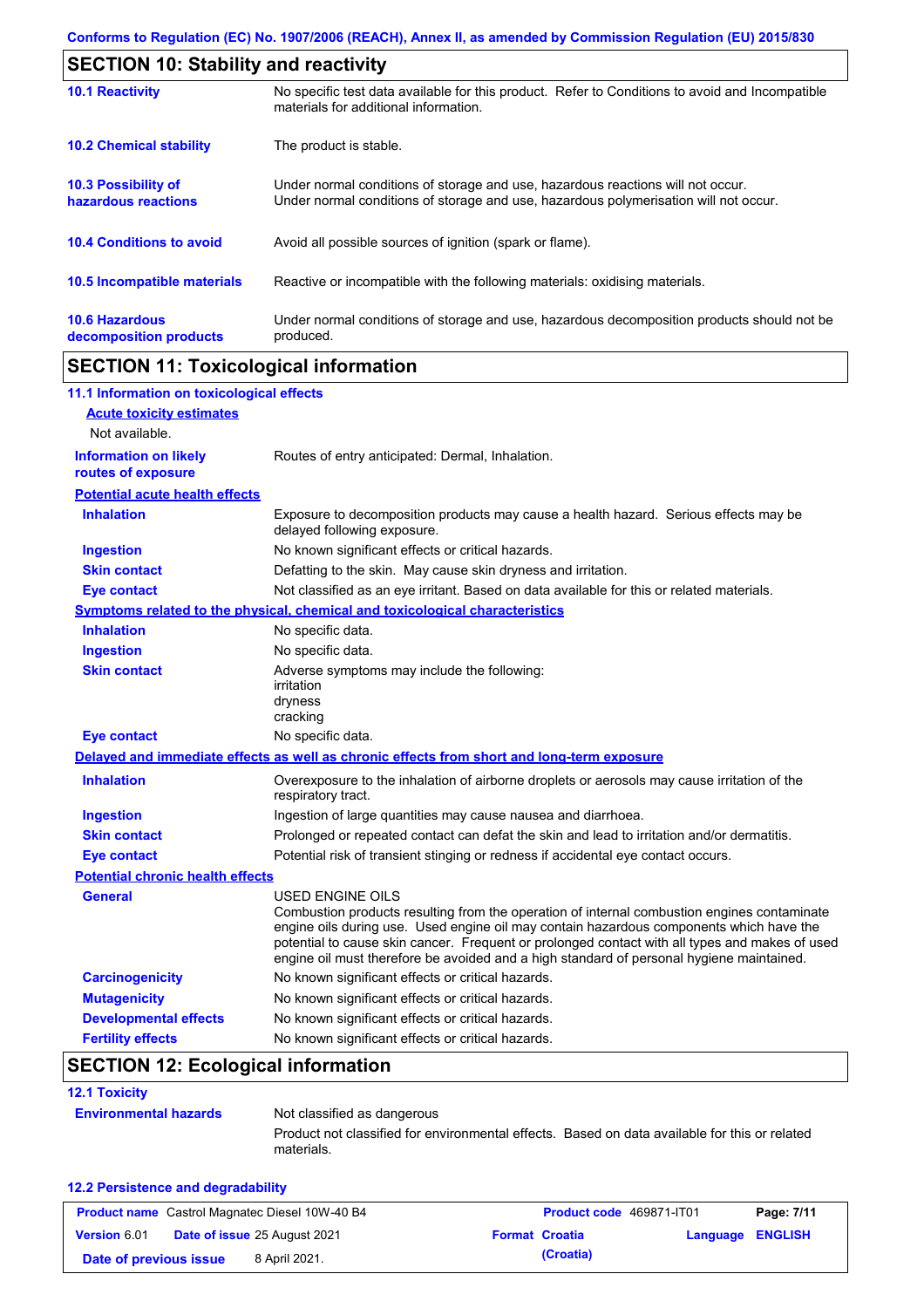## **SECTION 12: Ecological information**

Expected to be biodegradable.

### **12.3 Bioaccumulative potential**

This product is not expected to bioaccumulate through food chains in the environment.

| <b>12.4 Mobility in soil</b>                            |                                                                      |
|---------------------------------------------------------|----------------------------------------------------------------------|
| <b>Soil/water partition</b><br><b>coefficient (Koc)</b> | Not available.                                                       |
| <b>Mobility</b>                                         | Spillages may penetrate the soil causing ground water contamination. |

### **12.5 Results of PBT and vPvB assessment**

Product does not meet the criteria for PBT or vPvB according to Regulation (EC) No. 1907/2006, Annex XIII.

### **12.6 Other adverse effects**

**Other ecological information**

Spills may form a film on water surfaces causing physical damage to organisms. Oxygen transfer could also be impaired.

## **SECTION 13: Disposal considerations**

| 13.1 Waste treatment methods |       |
|------------------------------|-------|
| <b>Product</b>               |       |
| <b>Methods of disposal</b>   | Where |

e possible, arrange for product to be recycled. Dispose of via an authorised person/ licensed waste disposal contractor in accordance with local regulations.

## **Hazardous waste** Yes.

| European waste catalogue (EWC) |                                                                  |  |  |  |
|--------------------------------|------------------------------------------------------------------|--|--|--|
| Waste code                     | <b>Waste designation</b>                                         |  |  |  |
| $130205*$                      | Imineral-based non-chlorinated engine, gear and lubricating oils |  |  |  |

However, deviation from the intended use and/or the presence of any potential contaminants may require an alternative waste disposal code to be assigned by the end user.

### **Packaging**

| <b>Methods of disposal</b> | Where possible, arrange for product to be recycled. Dispose of via an authorised person/<br>licensed waste disposal contractor in accordance with local regulations.                                                                                                                                                                                                                                                                                                                            |
|----------------------------|-------------------------------------------------------------------------------------------------------------------------------------------------------------------------------------------------------------------------------------------------------------------------------------------------------------------------------------------------------------------------------------------------------------------------------------------------------------------------------------------------|
| <b>Special precautions</b> | This material and its container must be disposed of in a safe way. Care should be taken when<br>handling emptied containers that have not been cleaned or rinsed out. Empty containers or<br>liners may retain some product residues. Empty containers represent a fire hazard as they may<br>contain flammable product residues and vapour. Never weld, solder or braze empty containers.<br>Avoid dispersal of spilt material and runoff and contact with soil, waterways, drains and sewers. |
| <b>References</b>          | Commission 2014/955/EU<br>Directive 2008/98/EC                                                                                                                                                                                                                                                                                                                                                                                                                                                  |

## **SECTION 14: Transport information**

|                                           | <b>ADR/RID</b> | <b>ADN</b>     | <b>IMDG</b>    | <b>IATA</b>    |
|-------------------------------------------|----------------|----------------|----------------|----------------|
| 14.1 UN number                            | Not regulated. | Not regulated. | Not regulated. | Not regulated. |
| 14.2 UN proper<br>shipping name           |                |                |                |                |
| <b>14.3 Transport</b><br>hazard class(es) |                |                |                |                |
| <b>14.4 Packing</b><br>group              |                |                |                |                |
| 14.5<br><b>Environmental</b><br>hazards   | No.            | No.            | No.            | No.            |
| <b>Additional</b><br>information          |                |                |                |                |

| <b>Product name</b> Castrol Magnatec Diesel 10W-40 B4 |  | Product code 469871-IT01            |  | Page: 8/11            |                         |  |
|-------------------------------------------------------|--|-------------------------------------|--|-----------------------|-------------------------|--|
| <b>Version 6.01</b>                                   |  | <b>Date of issue 25 August 2021</b> |  | <b>Format Croatia</b> | <b>Language ENGLISH</b> |  |
| Date of previous issue                                |  | 8 April 2021.                       |  | (Croatia)             |                         |  |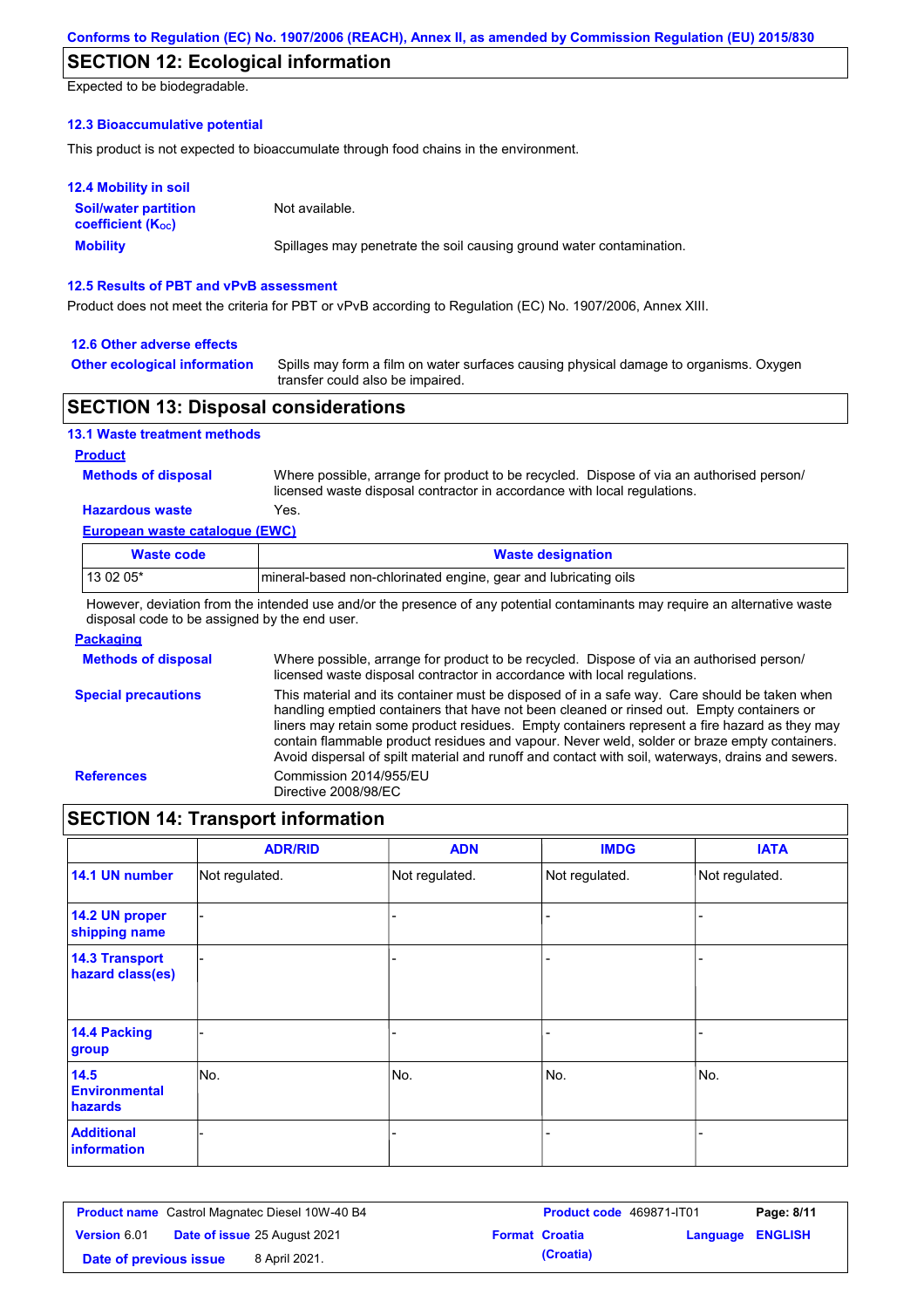| <b>SECTION 14: Transport information</b>                                                               |                                                                                                                                |
|--------------------------------------------------------------------------------------------------------|--------------------------------------------------------------------------------------------------------------------------------|
| <b>14.6 Special precautions for</b><br>user                                                            | Not available.                                                                                                                 |
| <b>14.7 Transport in bulk</b><br>according to IMO<br><b>instruments</b>                                | Not available.                                                                                                                 |
| <b>SECTION 15: Regulatory information</b>                                                              |                                                                                                                                |
|                                                                                                        | 15.1 Safety, health and environmental regulations/legislation specific for the substance or mixture                            |
| EU Regulation (EC) No. 1907/2006 (REACH)                                                               |                                                                                                                                |
| <b>Annex XIV - List of substances subject to authorisation</b>                                         |                                                                                                                                |
| <b>Annex XIV</b>                                                                                       |                                                                                                                                |
| None of the components are listed.                                                                     |                                                                                                                                |
| <b>Substances of very high concern</b>                                                                 |                                                                                                                                |
| None of the components are listed.                                                                     |                                                                                                                                |
| EU Regulation (EC) No. 1907/2006 (REACH)                                                               |                                                                                                                                |
| <b>Annex XVII - Restrictions</b><br>on the manufacture,<br>placing on the market<br>and use of certain | Not applicable.                                                                                                                |
| dangerous substances,<br>mixtures and articles                                                         |                                                                                                                                |
| <b>Other regulations</b>                                                                               |                                                                                                                                |
| <b>REACH Status</b>                                                                                    | The company, as identified in Section 1, sells this product in the EU in compliance with the<br>current requirements of REACH. |
| <b>United States inventory</b><br>(TSCA 8b)                                                            | At least one component is not listed.                                                                                          |
| <b>Australia inventory (AICS)</b>                                                                      | At least one component is not listed.                                                                                          |
| <b>Canada inventory</b>                                                                                | At least one component is not listed.                                                                                          |
| <b>China inventory (IECSC)</b>                                                                         | At least one component is not listed.                                                                                          |
| <b>Japan inventory (ENCS)</b>                                                                          | At least one component is not listed.                                                                                          |
| <b>Korea inventory (KECI)</b>                                                                          | All components are listed or exempted.                                                                                         |
| <b>Philippines inventory</b><br>(PICCS)                                                                | At least one component is not listed.                                                                                          |
| <b>Taiwan Chemical</b><br><b>Substances Inventory</b><br>(TCSI)                                        | At least one component is not listed.                                                                                          |
| Ozone depleting substances (1005/2009/EU)<br>Not listed.                                               |                                                                                                                                |
| Prior Informed Consent (PIC) (649/2012/EU)<br>Not listed.                                              |                                                                                                                                |
| EU - Water framework directive - Priority substances<br>None of the components are listed.             |                                                                                                                                |

| <b>15.2 Chemical safety</b> | A Chemical Safety Assessment has been carried out for one or more of the substances within  |
|-----------------------------|---------------------------------------------------------------------------------------------|
| assessment                  | this mixture. A Chemical Safety Assessment has not been carried out for the mixture itself. |

# **SECTION 16: Other information**

| <b>Abbreviations and acronyms</b>                     | ADN = European Provisions concerning the International Carriage of Dangerous Goods by<br>Inland Waterway<br>ADR = The European Agreement concerning the International Carriage of Dangerous Goods by<br>Road<br>ATE = Acute Toxicity Estimate<br><b>BCF</b> = Bioconcentration Factor<br>CAS = Chemical Abstracts Service<br>CLP = Classification, Labelling and Packaging Regulation [Regulation (EC) No. 1272/2008] |                       |                          |          |                |
|-------------------------------------------------------|-----------------------------------------------------------------------------------------------------------------------------------------------------------------------------------------------------------------------------------------------------------------------------------------------------------------------------------------------------------------------------------------------------------------------|-----------------------|--------------------------|----------|----------------|
| <b>Product name</b> Castrol Magnatec Diesel 10W-40 B4 |                                                                                                                                                                                                                                                                                                                                                                                                                       |                       | Product code 469871-IT01 |          | Page: 9/11     |
| Version 6.01                                          | Date of issue 25 August 2021                                                                                                                                                                                                                                                                                                                                                                                          | <b>Format Croatia</b> |                          | Language | <b>ENGLISH</b> |
| Date of previous issue                                | 8 April 2021.                                                                                                                                                                                                                                                                                                                                                                                                         |                       | (Croatia)                |          |                |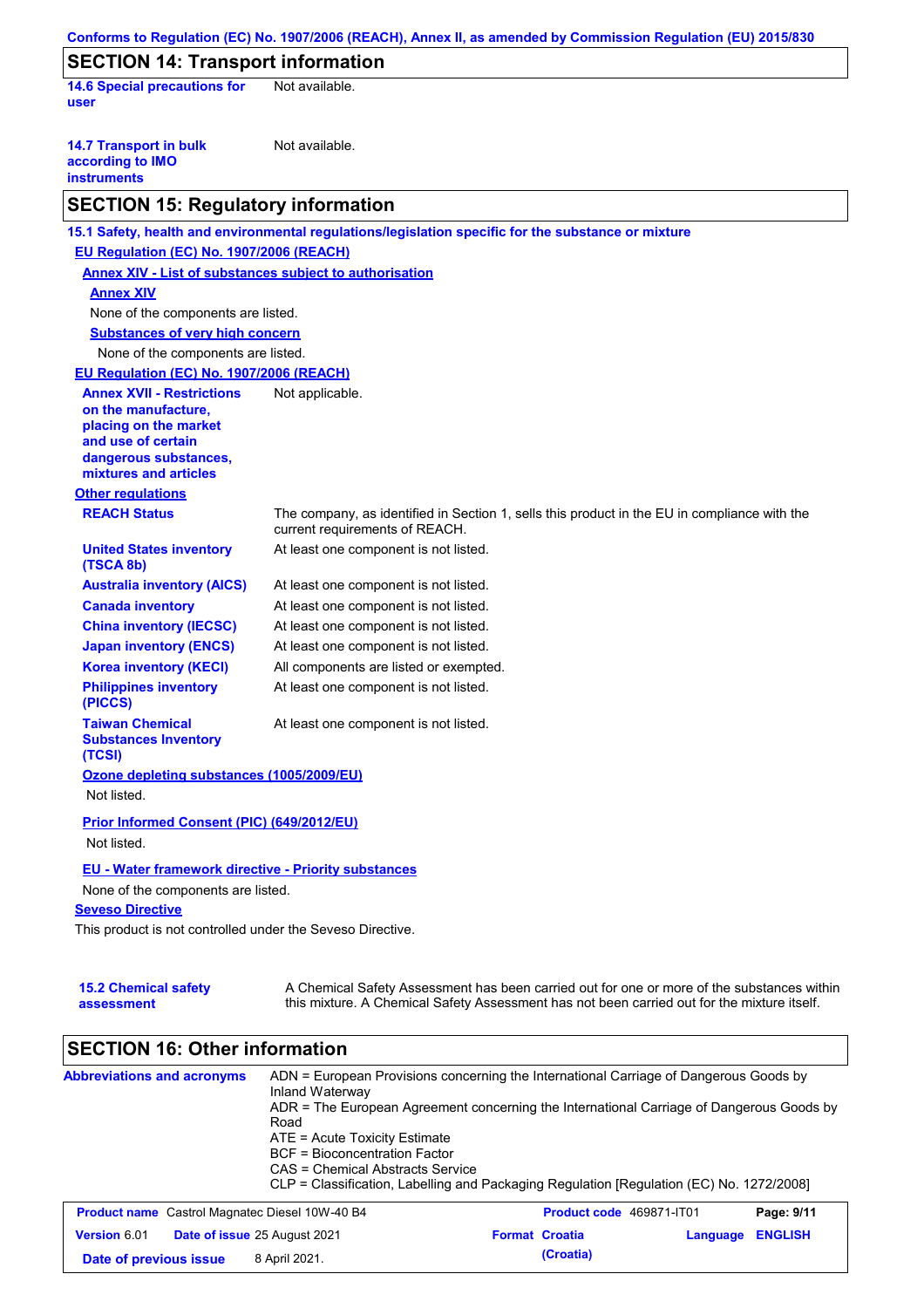## **SECTION 16: Other information**

CSA = Chemical Safety Assessment CSR = Chemical Safety Report DMEL = Derived Minimal Effect Level DNEL = Derived No Effect Level EINECS = European Inventory of Existing Commercial chemical Substances ES = Exposure Scenario EUH statement = CLP-specific Hazard statement EWC = European Waste Catalogue GHS = Globally Harmonized System of Classification and Labelling of Chemicals IATA = International Air Transport Association IBC = Intermediate Bulk Container IMDG = International Maritime Dangerous Goods LogPow = logarithm of the octanol/water partition coefficient MARPOL = International Convention for the Prevention of Pollution From Ships, 1973 as modified by the Protocol of 1978. ("Marpol" = marine pollution) OECD = Organisation for Economic Co-operation and Development PBT = Persistent, Bioaccumulative and Toxic PNEC = Predicted No Effect Concentration REACH = Registration, Evaluation, Authorisation and Restriction of Chemicals Regulation [Regulation (EC) No. 1907/2006] RID = The Regulations concerning the International Carriage of Dangerous Goods by Rail RRN = REACH Registration Number SADT = Self-Accelerating Decomposition Temperature SVHC = Substances of Very High Concern STOT-RE = Specific Target Organ Toxicity - Repeated Exposure STOT-SE = Specific Target Organ Toxicity - Single Exposure TWA = Time weighted average UN = United Nations UVCB = Complex hydrocarbon substance VOC = Volatile Organic Compound vPvB = Very Persistent and Very Bioaccumulative Varies = may contain one or more of the following 64741-88-4 / RRN 01-2119488706-23, 64741-89-5 / RRN 01-2119487067-30, 64741-95-3 / RRN 01-2119487081-40, 64741-96-4/ RRN 01-2119483621-38, 64742-01-4 / RRN 01-2119488707-21, 64742-44-5 / RRN 01-2119985177-24, 64742-45-6, 64742-52-5 / RRN 01-2119467170-45, 64742-53-6 / RRN 01-2119480375-34, 64742-54-7 / RRN 01-2119484627-25, 64742-55-8 / RRN 01-2119487077-29, 64742-56-9 / RRN 01-2119480132-48, 64742-57-0 / RRN 01-2119489287-22, 64742-58-1, 64742-62-7 / RRN 01-2119480472-38, 64742-63-8, 64742-65-0 / RRN 01-2119471299-27, 64742-70-7 / RRN 01-2119487080-42, 72623-85-9 / RRN 01-2119555262-43, 72623-86-0 / RRN 01-2119474878-16, 72623-87-1 / RRN 01-2119474889-13

**Procedure used to derive the classification according to Regulation (EC) No. 1272/2008 [CLP/GHS]**

| <b>Classification</b>                                   |                                                                        | <b>Justification</b>                                                                                                                                                                 |
|---------------------------------------------------------|------------------------------------------------------------------------|--------------------------------------------------------------------------------------------------------------------------------------------------------------------------------------|
| Not classified.                                         |                                                                        |                                                                                                                                                                                      |
| <b>Full text of abbreviated H</b><br><b>statements</b>  | H304<br>H315<br>H318<br>H411                                           | May be fatal if swallowed and enters airways.<br>Causes skin irritation.<br>Causes serious eye damage.<br>Toxic to aquatic life with long lasting effects.                           |
| <b>Full text of classifications</b><br><b>[CLP/GHS]</b> | <b>Aguatic Chronic 2</b><br>Asp. Tox. 1<br>Eye Dam. 1<br>Skin Irrit. 2 | LONG-TERM (CHRONIC) AQUATIC HAZARD - Category 2<br><b>ASPIRATION HAZARD - Category 1</b><br>SERIOUS EYE DAMAGE/EYE IRRITATION - Category 1<br>SKIN CORROSION/IRRITATION - Category 2 |
| <b>History</b>                                          |                                                                        |                                                                                                                                                                                      |
| Date of issue/Date of<br>revision                       | 25/08/2021.                                                            |                                                                                                                                                                                      |
| Date of previous issue                                  | 08/04/2021.                                                            |                                                                                                                                                                                      |
| <b>Prepared by</b>                                      | <b>Product Stewardship</b>                                             |                                                                                                                                                                                      |

#### *I* Indicates information that has changed from previously issued version.

### **Notice to reader**

All reasonably practicable steps have been taken to ensure this data sheet and the health, safety and environmental information contained in it is accurate as of the date specified below. No warranty or representation, express or implied is made as to the accuracy or completeness of the data and information in this data sheet.

The data and advice given apply when the product is sold for the stated application or applications. You should not use the product other than for the stated application or applications without seeking advice from BP Group.

It is the user's obligation to evaluate and use this product safely and to comply with all applicable laws and regulations. The BP Group shall not be responsible for any damage or injury resulting from use, other than the stated product use of the material,

| <b>Product name</b> Castrol Magnatec Diesel 10W-40 B4 |  | <b>Product code</b> 469871-IT01     |  | Page: 10/11           |                  |  |
|-------------------------------------------------------|--|-------------------------------------|--|-----------------------|------------------|--|
| Version 6.01                                          |  | <b>Date of issue 25 August 2021</b> |  | <b>Format Croatia</b> | Language ENGLISH |  |
| Date of previous issue                                |  | 8 April 2021.                       |  | (Croatia)             |                  |  |